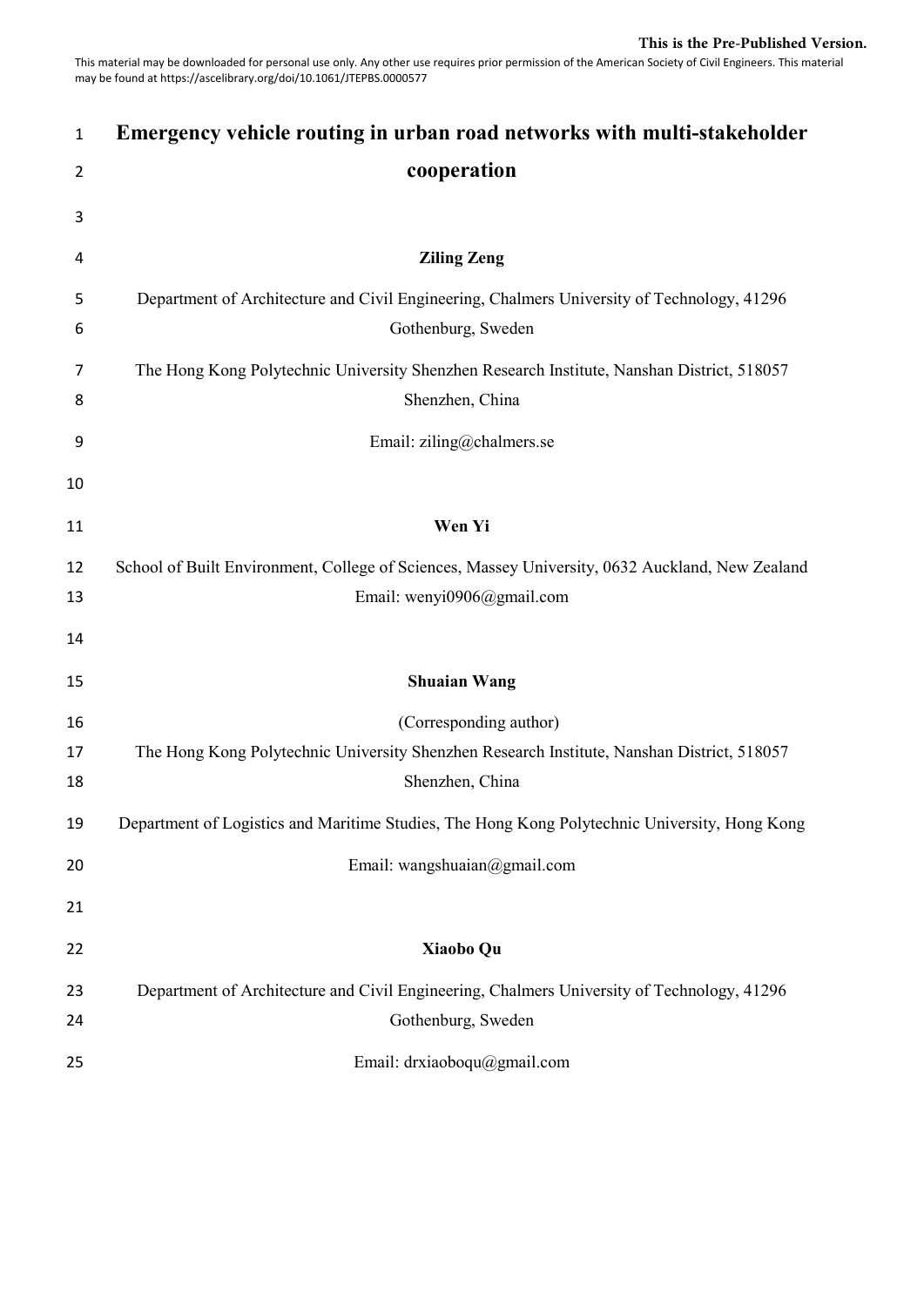## **Abstract**

 The lack of multi-stakeholder cooperation is one of the main challenges faced by emergency medical services (EMS). Especially in the ambulance routing process, inactive traffic operators fail to provide coordination to prioritize the ambulance, while ignoring the choice of hospitals will lead to inevitable patient transfer between hospitals. To provide efficient decision support for EMS, this paper considers daily ambulance routing problems in a network with high spatial resolution in which two advanced technologies are introduced: pre-hospital screening that provides patient injury diagnosis and lane pre-clearing that ensures the pre-defined driving speed of ambulances. Three different types of ambulances are used to transport and offer first aids to patients based on the screened results. To manage the ambulance fleet properly, a mixed- integer linear programming (MIP) model is proposed to assign vehicles to the injured and plan routes with the shortest travel time. A semi-soft time window constraint is incorporated to reflect the late arrival penalty on-site and at hospitals. Since high-quality EMS responds to the call in seconds, a real-world case in Shenzhen, China, is presented to validate the computational performance by a commercial solver GAMS. In the case study, we further analyzed the effect of different stakeholders' involvement, like the hospitals and traffic operators. This information proves the efficiency of multi-stakeholder participation in ambulance routing.

## **Keywords**

Ambulance routing; ambulance allocation; pre-hospital screening; lane pre-clearing; multi-stakeholder

cooperation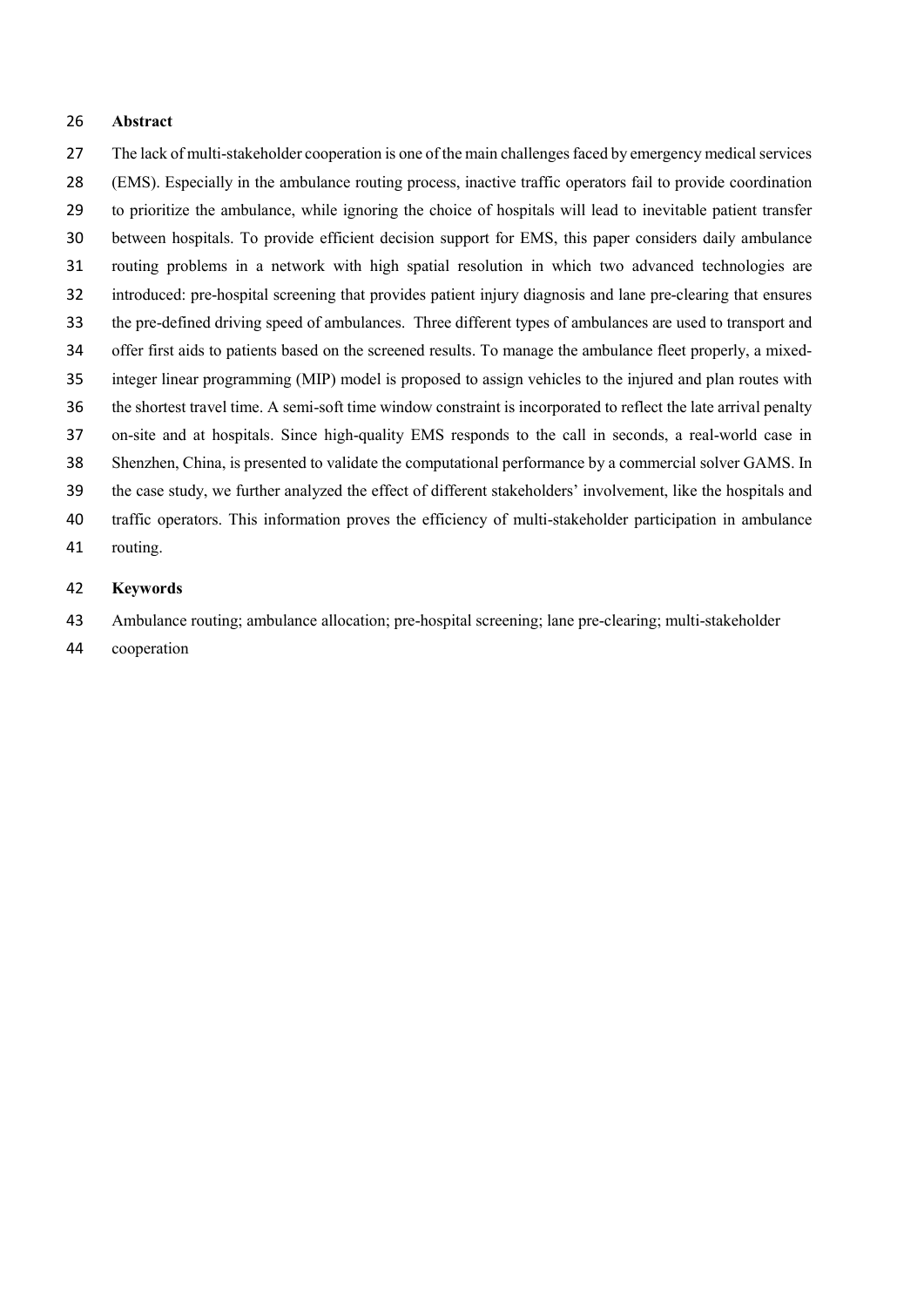#### **1. Introduction**

#### 1.1. Motivations

 When life-threatening incidents occur, the efficacy of response actions would mean the difference between life or death (Berkoune et al., 2012). Sánchez-Mangas et al. (2010) reported that a 10-min reduction of treatment waiting time reduces mortality by one-third. Motivated by this, the Emergency Medical Service (EMS) responsible for the logistics plan and operations must respond quickly and launch the most effective rescue (Jung and Qin, 2020). A systematic EMS covers phases from pre- to post-disaster. For disaster preparedness concerned with risk-mitigation processes, measures such as infrastructure reinforcement, resource prepositioning, and request prediction are planed (Lee et al., 2013). In the response phase, the post- disaster actions are taken immediately, such as care facilities relocations, resource dispatching (such as ambulances, EMS personnel, and hospital), patients' transportation and treatment (Wang et al., 2012). In the recovery phase, reconstruction activities are taken to return a specific area to 'normality' after being devastated (Salum et al., 2020, Iliopoulou et al., 2020). Among the three stages in the EMS environment, only the disaster response actions are required to be decided within a few seconds or even less (Dimitriou et al., 2018), which raises a strong need for real-time decision support, especially for the ambulance management in the aftermath of accidents.

 Several studies tackle ambulance locating (Knight et al., 2012), dispatching (Schmid, 2012), and routing problems (Talarico et al., 2015) as ambulance management. But the suggested methods lack a holistic and integrated methodological framework that coordinates all relevant stakeholders, including emergency medical services providers (EMSP), traffic operators, and hospitals. For ambulance routing problem (ARP), much research emphasizes solving ARP by mathematical models focusing on the collaboration between hospitals and EMSP or by simulation methods with joint consideration of EMSP and traffic operators. However, the absence of any one of the above three decision-makers cannot guarantee the effectiveness of response actions. In the case of ignoring traffic operators, few responses would be provided to prioritize ambulances and ensure the driving speed. When hospitals are inactive, EMSP may select the nearest hospital that lacks the expertise to treat the patients, leading to inevitable transfer (Gao et al., 2020).

 The EMSP has to design a rescue plan to cope with the dynamic traffic condition and the scarce resources such as hospitals and ambulances while guaranteeing the shortest transport time and proper resource allocation. Thus, traffic operators and hospitals must be involved in the planning process. It offers an underexplored opportunity to consider both hospitals' expertise and traffic conditions in ARP.

1.2. Literature review

 In this section, we present a literature review of earlier work in both disaster preparedness and response phases, focusing on the ambulance (re)locating, dispatching, and routing problems.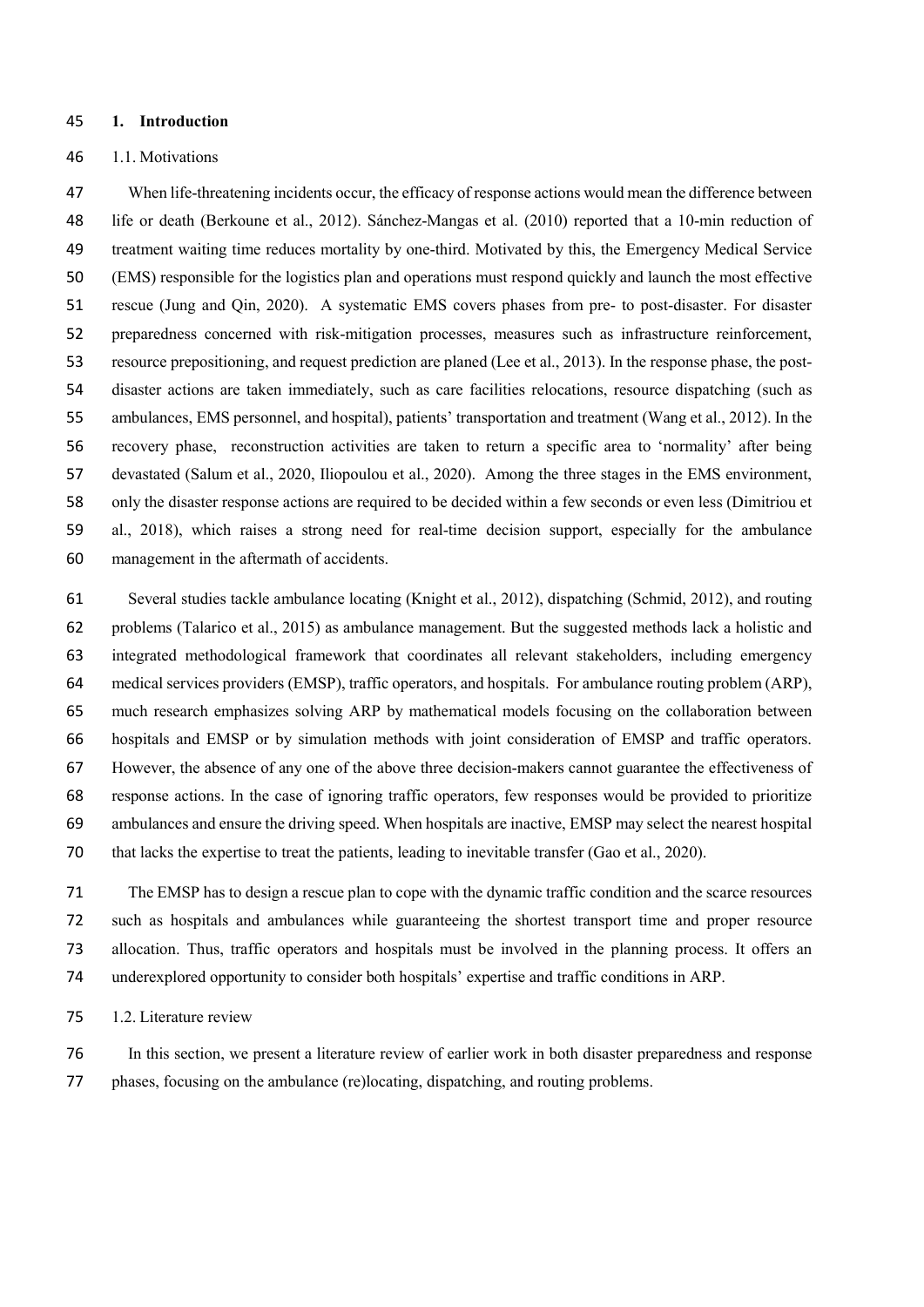## *1.2.1. Ambulance locating problem*

 Ambulance locating problem is a branch of resource location design that is of a tactical nature and often 80 based on static information (Li et al., 2019). It aims to find the deployment sites for the ambulance fleet in a certain area to support the EMS. A review of methodologies and algorithms for ambulance locating problem in a coverage notion is summarized by Farahani et al. (2012). The coverage can be defined as response time (Erdemir et al., 2010), total service time (Jagtenberg and Mason, 2020), and the expected survival possibility (Knight et al., 2012). The selected locations ensure that the estimated demand can be satisfied within a given

time.

 During daily operations, the ambulance that has been assign to an emergency request can be reallocated to improve the coverage. Lam et al. (2015) proposed a system status management based method to reassign [ambulance](https://www.sciencedirect.com/topics/medicine-and-dentistry/ambulance) deployment locations on a daily basis. This problem was formulated as a double coverage model and solved using CPLEX solver. To further consider the dynamic and uncertain behavior of EMS, Acar and Kaya (2019) constructed the integrated location and relocation model for mobile hospitals using a two-stage stochastic programming model. The stochasticity reflects the possibility of the hospital being damaged and the possibility of passenger transfer. The multi-objective function consisted of the total travel time, penalization of capacity shortage, the unused capacity, the hospital transfer time, and the mobile hospital relocating time. The proposed model was solved by GAMS solver. Other models have been introduced to include stochastic travel times (Schmid and Doerner, 2010) and service time (Goldberg and Paz, 1991).

#### *1.2.2. Ambulance dispatching problem*

 The ambulance dispatching model allocates emergency calls to the vehicle based on its location. Some commonly used dispatching policies are assigning the task to the nearest resource, first-come-first-serve policy and fixed plan (Kuisma et al., 2004). Comparing with these strategies, the benefit of dispatching model is discussed by Jagtenberg et al. (2017).

 When making the deployment policy, some studies considered the urgency of the call. McLay and Mayorga (2013) introduced a Markov Decision Process model to dispatch ambulances to prioritized patients considering the classification errors. This model maximized the expected coverage of true high-risk patients. Bandara et al. (2014) developed a simulation model that incorporates the severity of the request to implement the suggested dispatching policies in EMS. They aim to maximize the patients' survival probability. A heuristic algorithm is customized to solve the large-scale problem. Andersson and Värbrand (2007) allocated the ambulance based on the priority of the request and the travel distance. They combined the dispatching and relocating of the ambulance fleet to ensure the coverage of patients.

*1.2.3. Ambulance routing problem*

 The ambulance routing problem seeks to find the shortest path to pick-up and drop-off casualties in a network with high or low spatial resolution.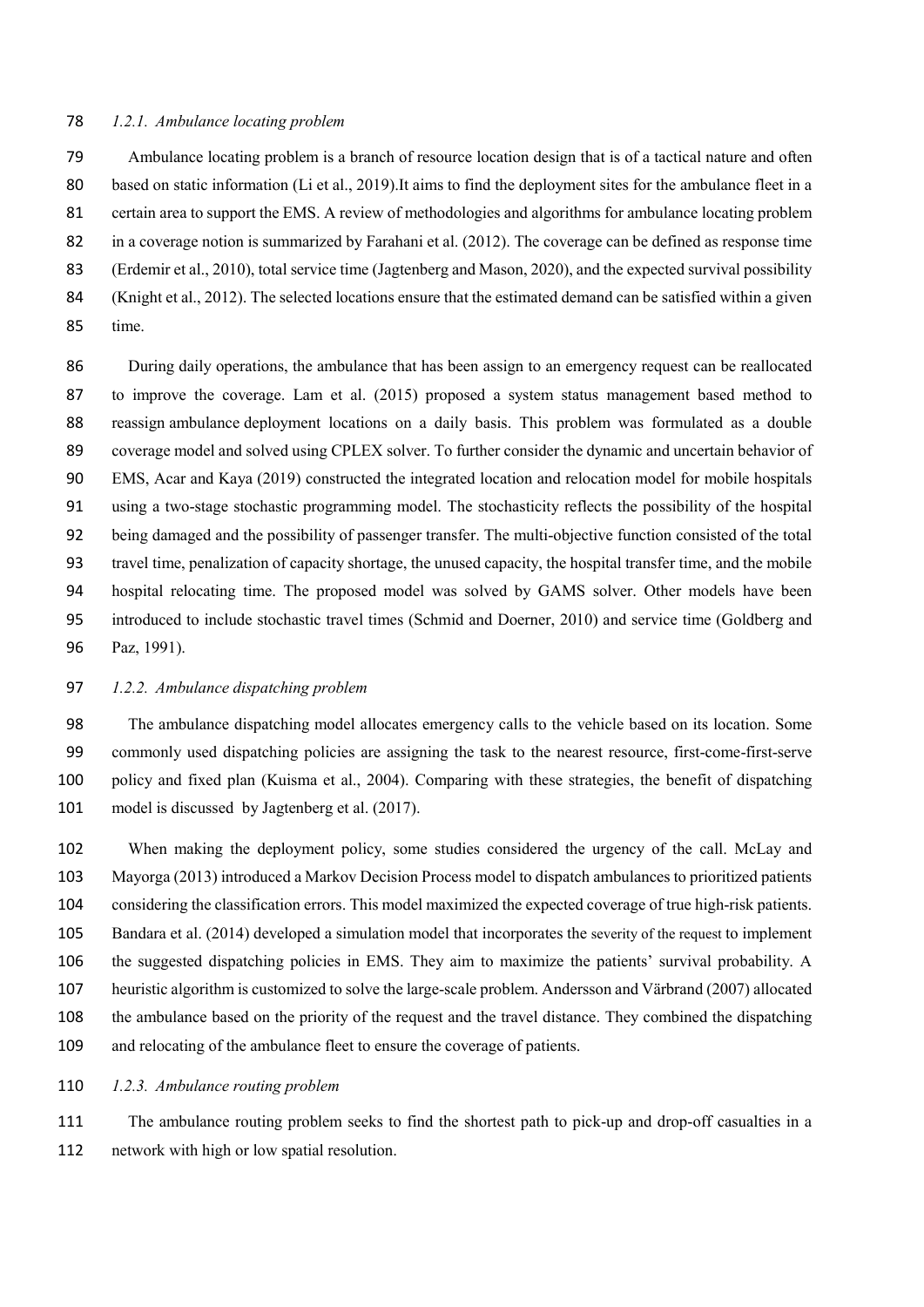For high spatial resolution, the physical road network and traffic conditions are formulated in the model. Jotshi et al. (2009) proposed a method to search for the shortest path considering the patient priorities, clustering criteria, distance, road congestion, and hospital availability. Network partition is introduced to reduce the computation complexity.

 In contrast, more researches are based on low spatial resolution network. In general, the specific physical path between the hospital and the wounded is simplified into one link. Based on the simplified network, Talarico et al. (2015) consider patient classification. They divided the patients into two categories: red and green. The red should be driven directly from the spot to the assigned hospital, while the green can be taken care of at the accident scene. Accordingly, a MIP model was constructed based on the multi-commodity model to minimize the worst-case patient waiting time. A large neighborhood search metaheuristic was applied to solve the problem. Based on this research, Tikani and Setak (2019) further increased the patient categories to three and classified the ambulance fleet. They added the late arrival penalty cost in the objective function by setting a soft time window. The genetic algorithm is introduced to solve the problem. When an ambulance is allowed to serve a list of patients at different locations, patient clusters are introduced. Similarly, (Zidi et al., 2019) proposed a cluster-first route-second algorithm to tackle the ARP.

 These researches formulized the compatible constraints between patients and hospitals as the capacity limitation. Assumptions are made for hospitals' expertise where hospitals can treat all kinds of injuries,

*1.2.4. Joint studies*

which is not realistic.

The interaction among the sub-problems are considered in some studies.

 In the field of location-dispatching problems, Toro-Díaz et al. (2013) proposed a joint location and dispatching integer programming model for EMS. The model aims to minimize the response time and maximize the coverage considering queuing elements and congestion phenomena in the dispatching process. A genetic algorithm was introduced to solve the problem. Ibri et al. (2012) developed a decentralized distributed solution approach based on multi-agent systems to jointly locate and dispatch emergency vehicles. They aim to coordinate agents to reach reasonable quality solutions.

 For ambulance location-routing problems, Oran et al. (2012) introduced a formulation of emergency facility locating and vehicle routing with time windows that consider the priority of emergency calls. A MIP solver and tabu search algorithm were introduced for problem-solving. Further, Caunhye et al. (2016) presented a two-stage location-routing model with recourse under uncertainty. The objective function is to minimize the total preparedness cost and the worst-case response time with uncertainty consideration. The ambulance location-allocation-routing problem is designed for temporary EMS. Memari et al. (2020) proposed a bi-objective dynamic model to minimize the operational costs and the critical time spent before being treated. Two meta-heuristic algorithms are developed for problem-solving.

1.3. Contribution

The contributions of the present study can be summarized as follows.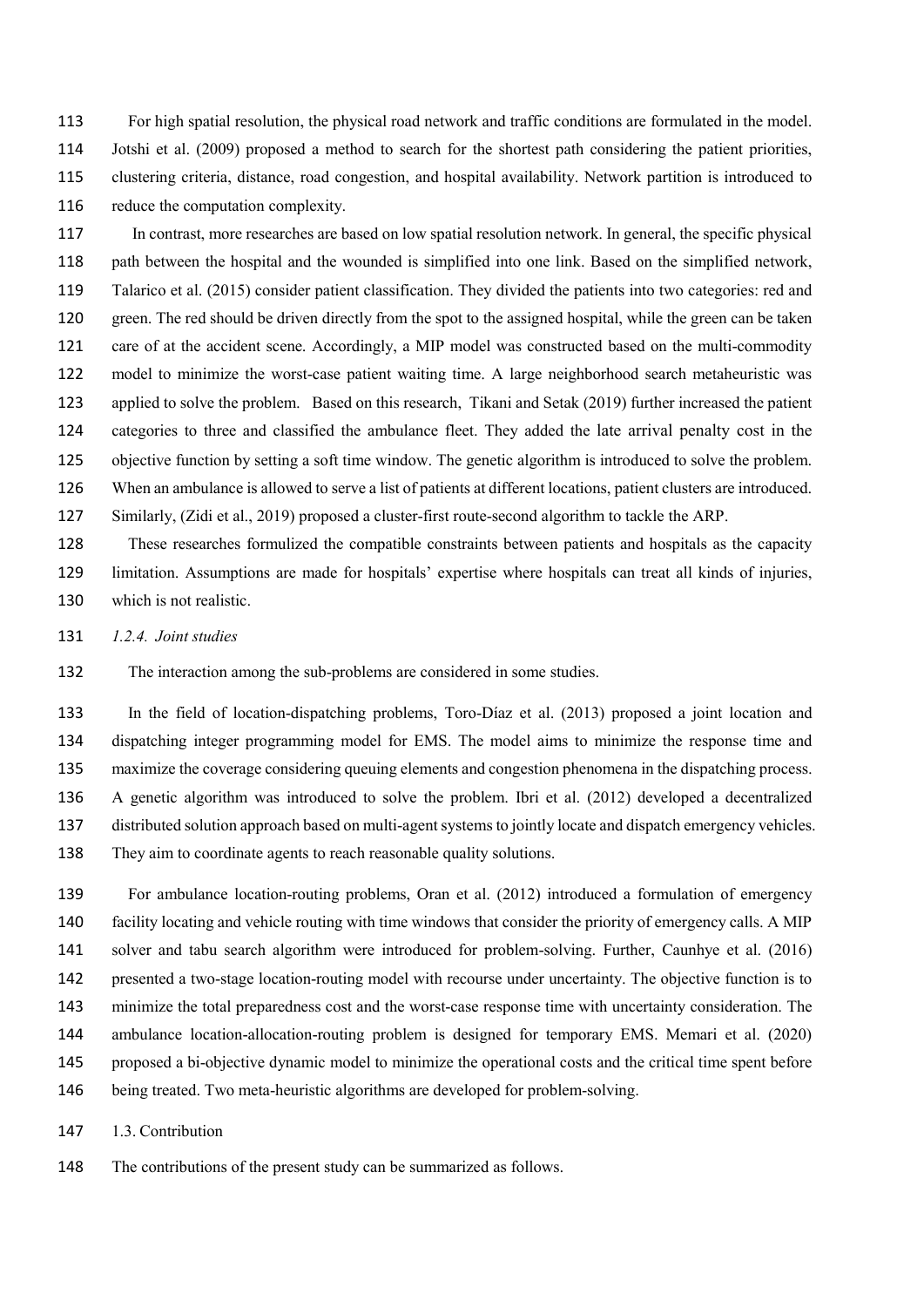(i) This paper focuses on the ambulance routing problem, which strives to involve EMSP, traffic operators, and hospitals in the planning process. In detail, the pre-hospitals screening and lane pre-cleaning are implemented as input to speed up the first aid and avoid inefficient delivery.

 (ii) The MIP optimization model is proposed for ambulance dispatching and vehicle routing based on a high-spatial-resolution network to reduce the transport time, the dispatching cost, and the late arrival penalty. Patients with different severity will be allocated to the hospital with the proper expertise, while ambulance allocation to patients depends on travel time after lane clearing.

 (iii) The semi-soft time windows constraint is formulated to reflect the urgency of rescue, and a late arrival penalty on-scene and at hospitals is introduced in the objective function.

 (iv) A real-world case in Shenzhen, China, is studied to validate the efficiency in rescue time and computational time. The exact optimal solution can be generated within a short computational time by commercial solvers. The comparison with cases with inactive stakeholders is made to verify the resulting efficiency.

 The remainder of the paper is as follows. In Section 2, the problem is defined in detail, and notations are explained. Moreover, two advanced technologies are presented to involve the crucial stakeholders. The high- spatial resolution-based MIP model is illustrated and described in section 3. Section 4 provides a real-world case study in Shenzhen, China, to test the proposed mathematical model and evaluate the performance compared with inactive stakeholder cases. In section 5, the main conclusions and further remarks are summarized.

#### **2. Problem statement**

 The ambulance routing problem aims to plan routes to pick up patients and drop them off at the hospitals. This problem will be fundamentally different from the traditional vehicle routing problem by taking into account two advanced technologies: pre-hospital screening and lane pre-clearing, as shown in Fig. 1. Typically, the ambulance routing problem can be categorized into two classes: hospital-based and depot- based. For the depot-based system, ambulances belong to hospitals and are initially located at their hospitals. In some cases, ambulance together with other emergency vehicles, will be positioned at a depot, which is defined as a depot-based system. In this research, we focus on the hospital-based one. By customizing the initial location for the ambulance fleet, the proposed method can be implemented in depot-based scenarios. We formalize the problem using the notation shown in Table 1.

 Fig.1 Ambulance routing process. (a) Pre-hospital screening. Patients are diagnosed by screen infrastructures and further divided into different injury levels. The patients will be assigned to the nearest qualified hospital to be treated based on the disanose result. Ambulances are classified into three types according to their on- board equipment. They can serve patients at different injury levels. (b) Ambulance routing. The ambulance from the hospital with the shortest pick-up time will be allocated to help the patients and drop them off at the pre-defined hospital. (c) Lane pre-clearing. To ensure the driving speed of the ambulance, the preceding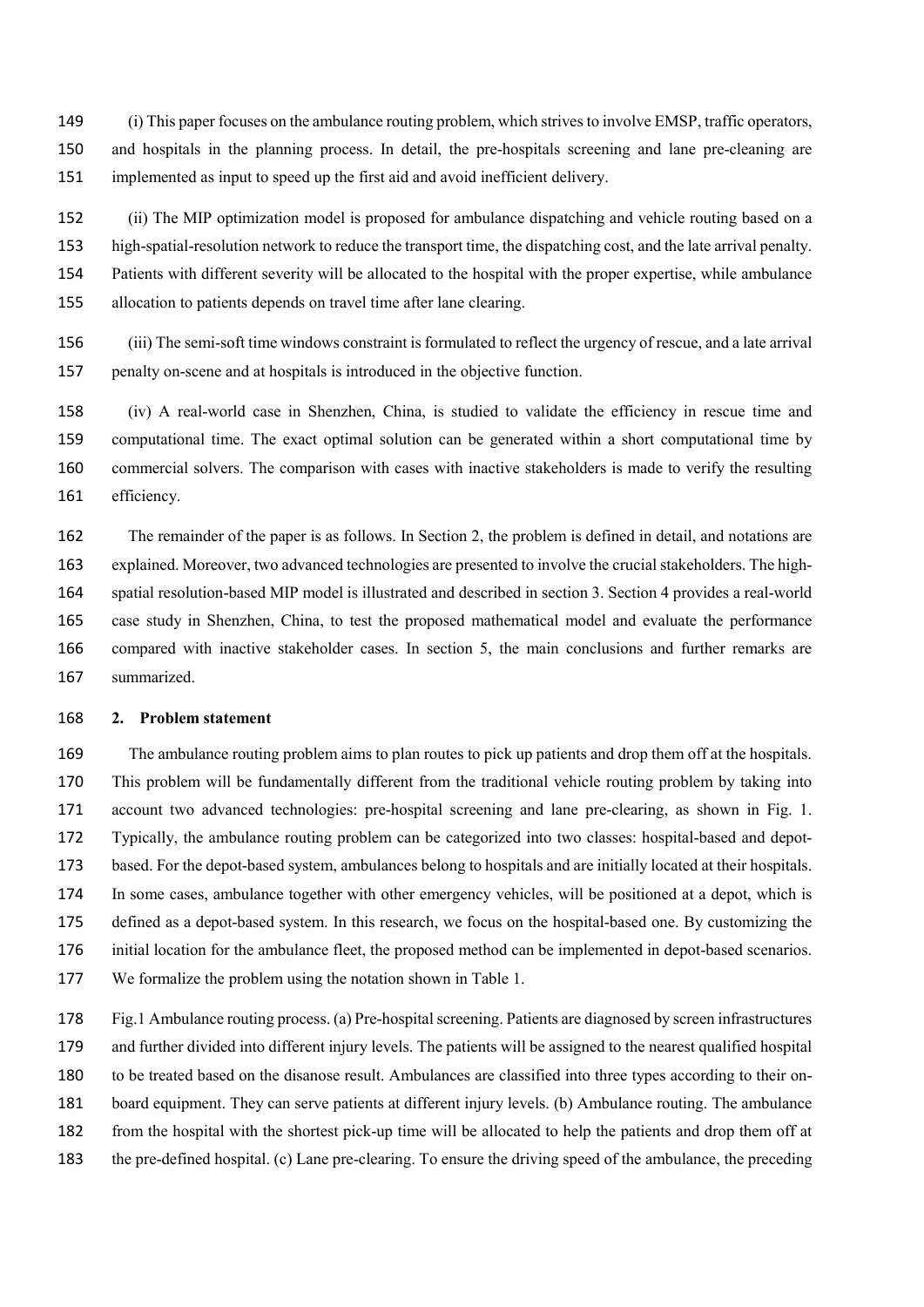vehicles will switch to another lane to clear one specific lane following the suggestion given by the traffic operator.

#### 2.1. Pre-hospital screening

 After receiving an emergency call, remote screening of the injured helps allocate resources accurately, such as ambulance and hospitals. When there are more than patients, it is necessary to differentiate those with severe injuries acutely requiring specialized care. A minor delay in receiving treatment may cause the difference between lifelong disablement and independent life. Thus, the implementation of pre-hospital 191 screening in EMS becomes popular recently. Persson et al. (2014) tested the accuracy of the brain diagnostic devices based on microwave technology for pre-hospital stroke screening. This equipment comprised triangle patch antennas fitted on the head that transmits signals for measurement and analysis. The signals were processed by a supervised learning algorithm based on training data from patients with the known condition. Two clinical tests were conducted to prove the efficiency of the equipment. Based on this research, Fhager et al. (2018) further summarized the promising microwave-based devices for pre-hospital diagnosis, including the diagnostic ability, methodologies, world-wide progress, and challenges. They claimed that, with the help of microwave devices, the clinical evaluations of trauma and stroke could be performed by research nurses and physicians without the need for technical measurements in the hospital.

 Fig. 1(a) shows the simplified result of pre-hospital screening, where patients are classified into different 201 injury levels. In practice, patients' severity is diagnosed based on their specific symptoms, such as abdominal pain, allergic reactions, animal bites, violence, burns, cardiac or respiratory arrest. Besides, the figure indicates that the available ambulance fleet is divided into three types:

- (i) Type I, these ambulances are designed for patient transport. The on-board equipment is basic ones for first aid and nursing care.
- 206 (ii) Type II, this type is for basic life support. A certain number of medical equipment should be provided. Patients require medical transportation, and continuous medical supervision will be assigned to it.
- (iii) Type III serves as a mobile Intensive care unit (ICU). The well-trained professionals and stretchers are on-board. The equipment provided is sufficient to stabilize, treat and transport the injured to the target hospital. This ambulance will be allocated to patients who are severely injured and require ongoing care.
- The ambulance fleet located in a hospital is composed of vehicles of different types. The injury screening would match the patient with a list of compliant vehicles but not the exact one. We assume that patients at each injury level will be treated by an exact hospital according to its expertise to determine the destination for each patient.
- In this research, we assume that the pre-hospital screening is included in ARP. It helps assign proper ambulance and hospital to the patients following the time limitation and the hospital's expertise. We include 218 the result of screening as one of the inputs. To be specific, a set  $K_l$  is defined for the vehicles that satisfied 219 the rescue requirement, and a two-dimension parameter  $n_l^{h'}$  shows the compatibility between patients and 220 hospitals in detail. To understand the specific meaning of the input, let set  $K$  denote the fleet of ambulances available to provide aid to patients. Each ambulance has its unique ID and can handle different levels of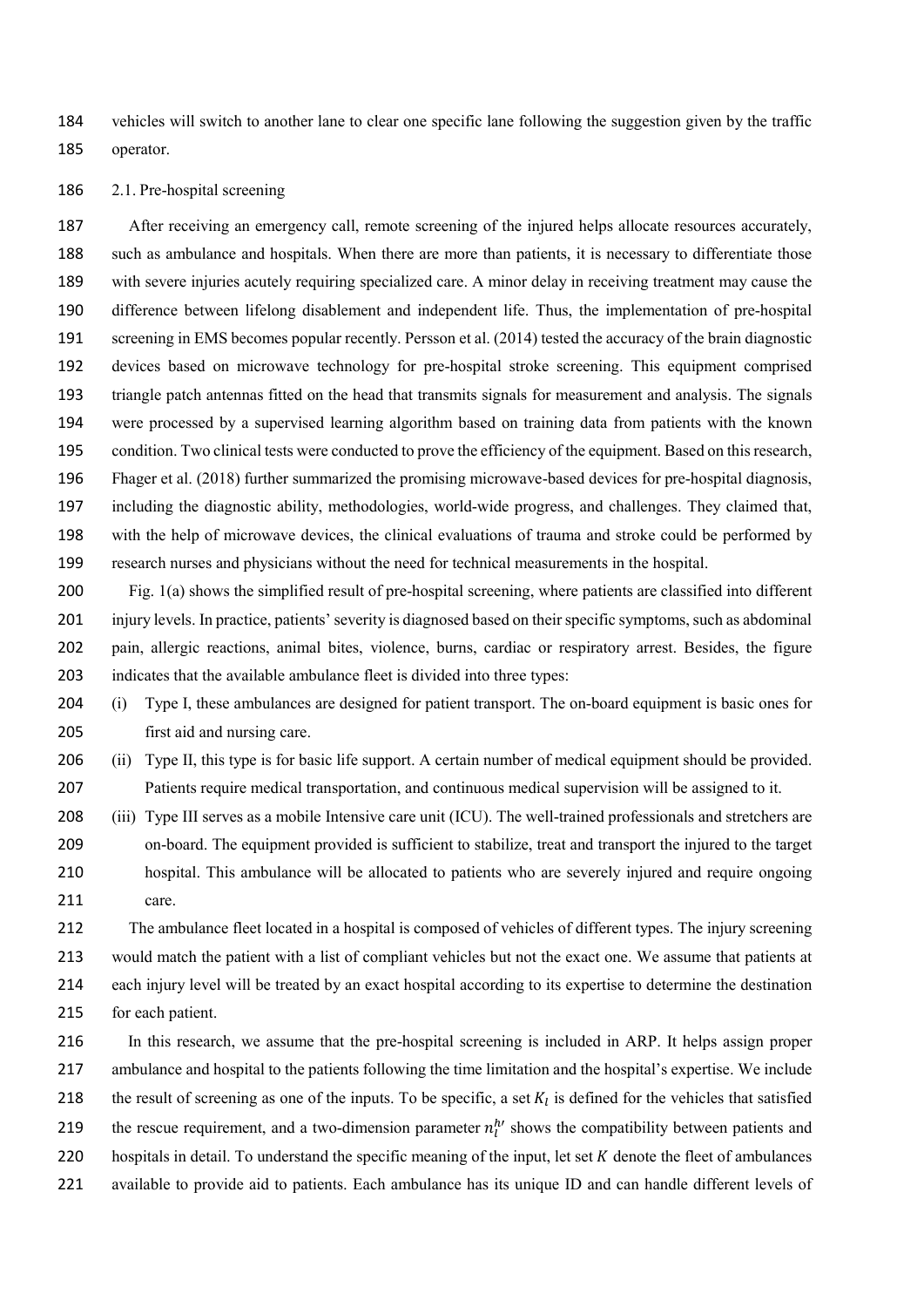- 222 injuries according to the on-board equipment. We denote by  $K_l \in K$ , a subsite of the whole ambulances set 223 K that can provide appropriate aids for patients at injury level l. Each element in the set  $K_l$  may locate
- 224 differently to cope with random calls and reduce the response time. The set  $n_l^h$  contains the result after
- 225 diagnosing, which illustrates the exact number of patients detected as injury level  $l$  and should be taken care
- 226 of at hospital  $h'$ . This setting determines the injury level and the destination (hospital) of each patient.
- We allow multiple ambulances to visit the same incident scene at the same time to serve a group of
- patients. But these patients are supposed to be dropped off at the pre-defined hospital without any
- transfer.
- 230 2.2. Lane pre-clearing

 Lane pre-clearing is a strategy based on cooperative control designed for intelligent connected vehicles 232 (CV). It aims to arrange the trajectories for proceeding vehicles to clear one lane for each ambulance, as shown in Fig. 1(c). The lane clearing request will be sent to the CVs within a communication range through vehicle-to-vehicle or vehicle-to-infrastructure communication. The communication range determines when to conduct the sorting trajectories for the proceeding CVs. In this case, ambulances can drive at the pre-desired speed without congestion and avoid impact on the CVs to some extent.

- 237 An ambulance sorting algorithm, developed by Wu et al. (2020), solved the lane pre-clearing problem on normal road segments ensuring the desired speed of ambulances while reducing the disturbances on CVs. They introduced the ambulance speed and real-time locations as decision variables. Based on the A\* algorithm, a customized EV sorting algorithm was proposed to decide the optimal communication range and the merging trajectories for CVs. Besides, a linear relationship between the results and road density was calibrated. It provides possibilities for simplifying travel time uncertainties by converting the stochastic travel time into a deterministic equation, which will be discussed in Section 3.2.
- **3. Emergency vehicle routing problem**
- 3.1. Model formulation

 Based on the two technics mentioned above, we propose a mathematical formulation of ambulance routing. Some assumptions are made as follows:

- (i) The ambulances are initially located at the hospitals to which they belong. The available ambulances are uniformly dispatched by the EMS. After delivering the injured, ambulances will return to the hospitals from which they depart. But this deadhead trip will not be scheduled in this research.
- (ii) The hospital allocation to patients is known after the pre-hospital screening. The nearest hospital that satisfies the treatment requirements will be selected as the patients' destination without any transfer. But the hospital that dispatches ambulance is not pre-determined. The selection of an ambulance will further depend on the pick-up time and distance.
- (iii) There is only one accident at a time, and an accident scene may have several patients. We allow more than one ambulance to visit the scene and pick-up the injured. The patients at the same injury level can be served by the same ambulance when the capacity allows.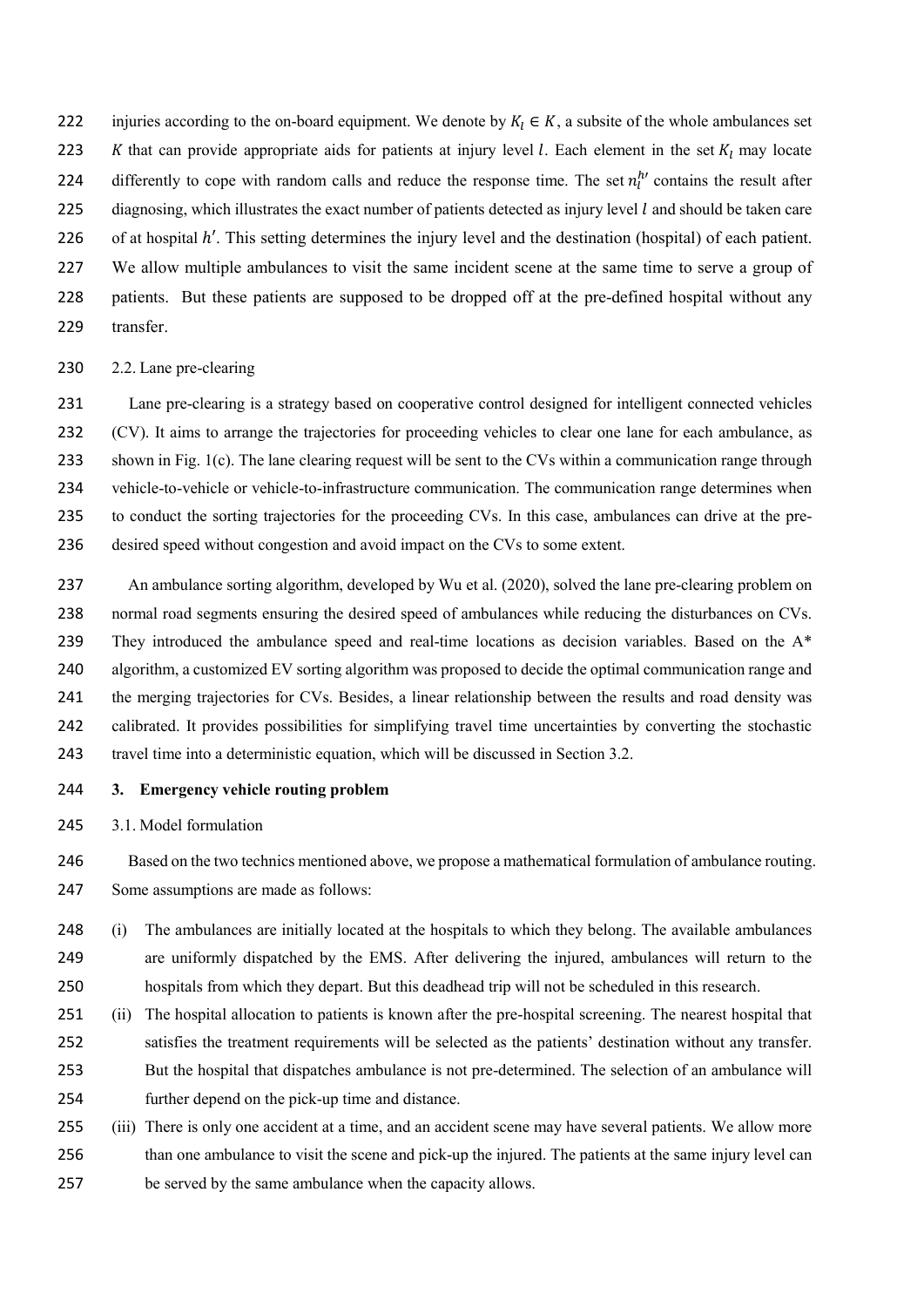- 258 (iv) We consider three types of ambulances. The capacity of the same ambulance is different when it serves 259 patients at different injury levels. Type III ambulance can provide treatment for all injury levels and 260 accommodate more patients compared with Type I and II.
- 261 The ambulance routing problem is modeled as follows:

$$
\min \sum_{k \in K} \left( \sum_{i \in N} \sum_{j \in N} t_{ij} x_{ij}^k + \sum_{h \in H} \sum_{j \in N} \tau^k x_{hj}^k + f_k \right) \tag{1}
$$

262 subject to:

$$
\sum_{j \in N} x_{hj}^k \le o_h^k \quad \forall h \in H, \ \forall k \in K \tag{2}
$$

$$
\sum_{j \in N} x_{ij}^k = \sum_{j \in N} x_{ji}^k \quad \forall i \in N \backslash H, \ \forall k \in K
$$
\n
$$
(3)
$$

$$
\sum_{k \in K_l} \sum_{j \in N} c_l^k x_{jp}^k \ge \sum_{h' \in H} n_l^{h'} \quad \forall l \in L, \ \forall p \in H
$$
\n
$$
\tag{4}
$$

$$
\sum_{k \in K_l} \sum_{j \in N} c_l^k x_{jh}^k \ge n_l^{h'} \quad \forall l \in L, \ \forall h' \in H
$$
\n
$$
(5)
$$

$$
s_i^k + e_i + t_{ij} - M(1 - x_{ij}^k) \le s_j^k \quad \forall i \in N, \ \forall j \in N, \ \forall k \in K
$$
 (6)

$$
s_i^k - \varepsilon_i \ge T_i \quad \forall i \in P \cup H, \ \forall k \in K \tag{7}
$$

$$
x_{ij}^k \in \{0,1\} \ \forall i \in N, \ \forall j \in N, \ \forall k \in K
$$
\n
$$
(8)
$$

263 The objective function (1) is to minimize the total cost, including the expenses on traveling, ambulance 264 allocation, and delay penalty that will be discussed in Section 3.3. Constraints (2) ensures that each selected 265 ambulance should start from the hospital, where it is initially located. Constraints (3) denotes the flow 266 balance for intermediate nodes. Constraints (4) ensures that all patients detected as injury level  $l$  at node  $p$ 267 must be picked up by the ambulances that can provide aids to this level. Similarly, Constraints (5) limits 268 that patients at injury level  $l$  assigned to hospital  $h'$  should be dropped off at the same hospital. Constraint 269 (6) describes the visit time at each node along the route of ambulance  $k$ . Constraint (7) describes the delay 270 when arriving at the patient's node or the hospital based on a semi-soft time window. Constraint (8) defines 271 the binary decision variable.

272 3.2. Travel time calculation

 To integrate traditional traffic planning and emergency response methods, innovative technologies such as CVs have enabled new solutions. Transport operators can take actions to prioritize the ambulances, and drivers of other CVs will correspond to give way to ambulances through clear interaction. Thus, ambulances take advantage of real-time traffic information in routing to minimize the delivery time.

277 In this section, the travel time based on connectivity is generated in Constraint (9) using the method 278 proposed by Wu et al. (2020), which provides a linear relationship between communication range and 279 designed speed.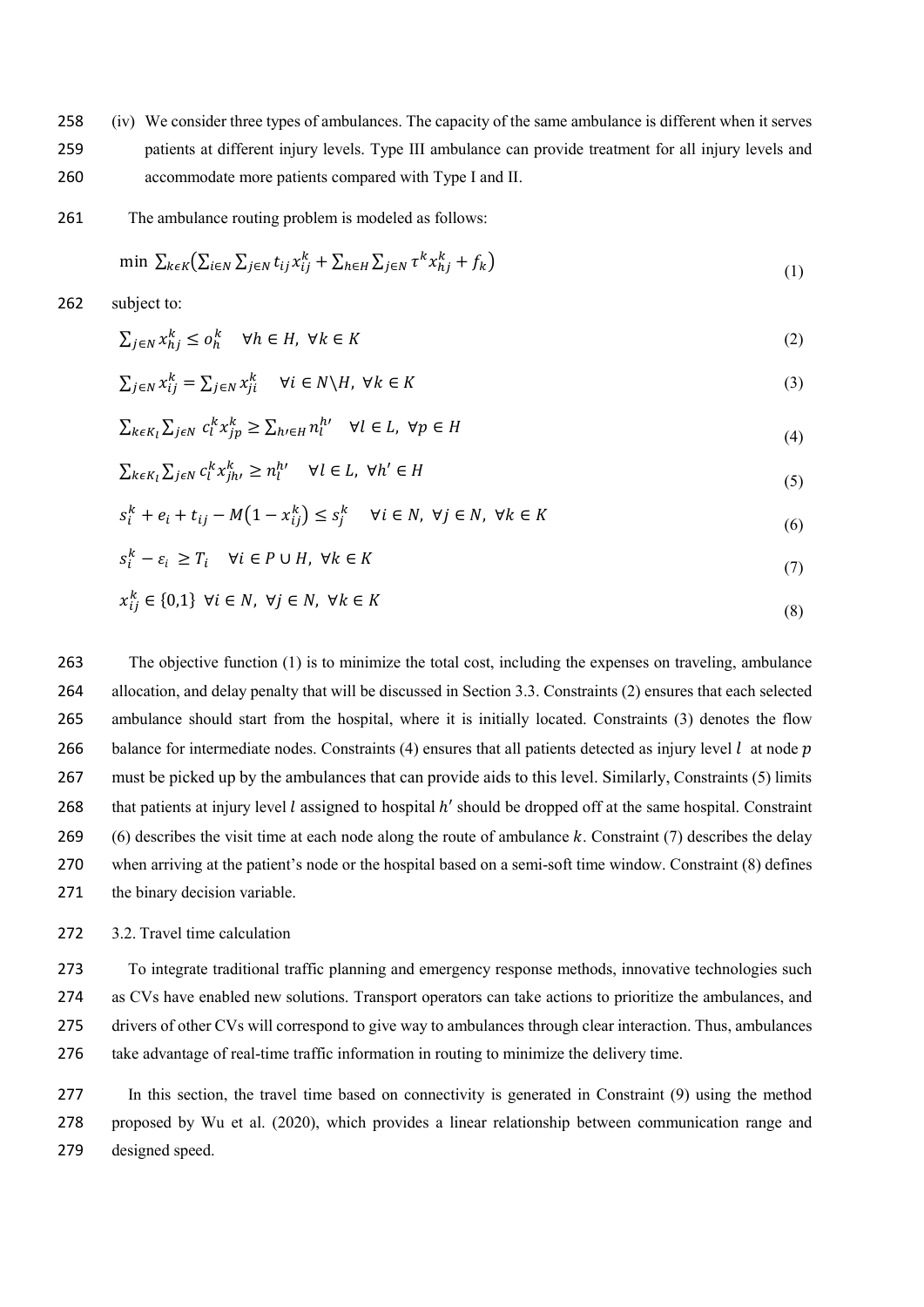$$
r = (a\sigma + b)\frac{v - m\sigma - n}{v_0 - m\sigma - n}
$$
\n(9)

280 where r is the communication range between the ambulance and the proceeding CVs;  $\alpha$  and  $\beta$  are the linear 281 regression coefficients,  $ak + b$  denotes the simulated communication range. *m* and *n* are the coefficients in 282 the fundamental diagram,  $mk + n$  represents the average speed of the proceeding CVs.  $v_0$  is the speed of 283 ambulance used in the simulation, and  $\nu$  is the real-time designed speed. We assume the communication 284 range  $l$  is pre-assigned, the travel time of the emergency vehicle in the proceeding node can be calculated in 285 Constraint (10) with only traffic density  $\sigma_{ij}$  which denote the density between nodes *i* and *j*:

$$
t_{ij} = \frac{D_{ij}(a\sigma_{ij} + b)}{v_0 r + (a\sigma_{ij} + b - r)(m\sigma_{ij} + n)}
$$
(10)

286 where  $D_{ij}$  represents the distance between two nodes.

#### 287 3.3. Late arrival penalty

288 We consider the late arrival at the accident scene and the hospital. The on-site delay affects the efficacy 289 of the first aid while the arrival delay at the hospital might be more fatal for the injured. Based on the semi-290 soft time window introduced in Constraint (7), the delay calculation can be presented as follow:

- 291 (i) To describe the on-site delay when ambulance k picks up the patient(s) at the accident scene  $p \in P$ , we 292 set the penalty coefficient as  $\psi_1$  to depict the degree of impact. The detailed delay can be calculated as 293  $\sigma_k = \max(s_p^k - T_p, 0)$ . When the arrival time  $s_p^k$  is earlier or equals the preferred arrival time  $T_p$ , the 294 penalty is 0. Otherwise, the time equals  $s_n^k - T_n$ .
- 295 (ii) Similarly, when the ambulance drop off the patient(s) at injury level *l* at hospital node  $h' \in H$ , the 296 penalty coefficient is set as is set as  $\psi_2$ , the delay at the hospital is denoted by  $\theta_k = \max(s_{h'}^k - T_{h'}, 0)$ .

#### 297 The late arrival penalty for each ambulance  $k$  at two import places can be formulated as:

$$
f_k = \psi_1 \sigma_k + \psi_2 \theta_k \tag{11}
$$

298 The objective function can be rewritten as:

$$
min \ \sum_{k \in K} \left( \sum_{i \in N} \sum_{j \in N} t_{ij} x_{ij}^k + \sum_{a \in H} \sum_{j \in N} \tau_a^k x_{aj}^k + \psi_1 \sigma_k + \psi_2 \theta_k \right) \tag{12}
$$

299 3.4. Applications for disaster response

300 In addition to serving a single accident point, the proposed model can also be used in large-scale multi-301 accident scenarios to support disaster response. In consideration of this, we extend the pre-hospital screening 302 parameter  $n_l^{h'}$  to  $n_{l,p}^{h'}$  which indicates the number of patients who are diagnosed as injury level l and assigned 303 to hospital  $h'$  calling from accident scene  $p$ . We modified the patient pick-up and delivery constraints (4-5) 304 as follows:

$$
\sum_{k \in K_l} \sum_{j \in N} c_l^k x_{jp}^k \ge \sum_{h \in H} n_{l,p}^{h \prime} \quad \forall l \in L, \ \forall p \in H
$$
\n
$$
(13)
$$

$$
\sum_{k \in K_l} \sum_{j \in N} c_l^k x_{jh_l}^k \ge \sum_{p \in P} n_{l,p}^{h'} \quad \forall l \in L, \ \forall h' \in H
$$
\n
$$
(14)
$$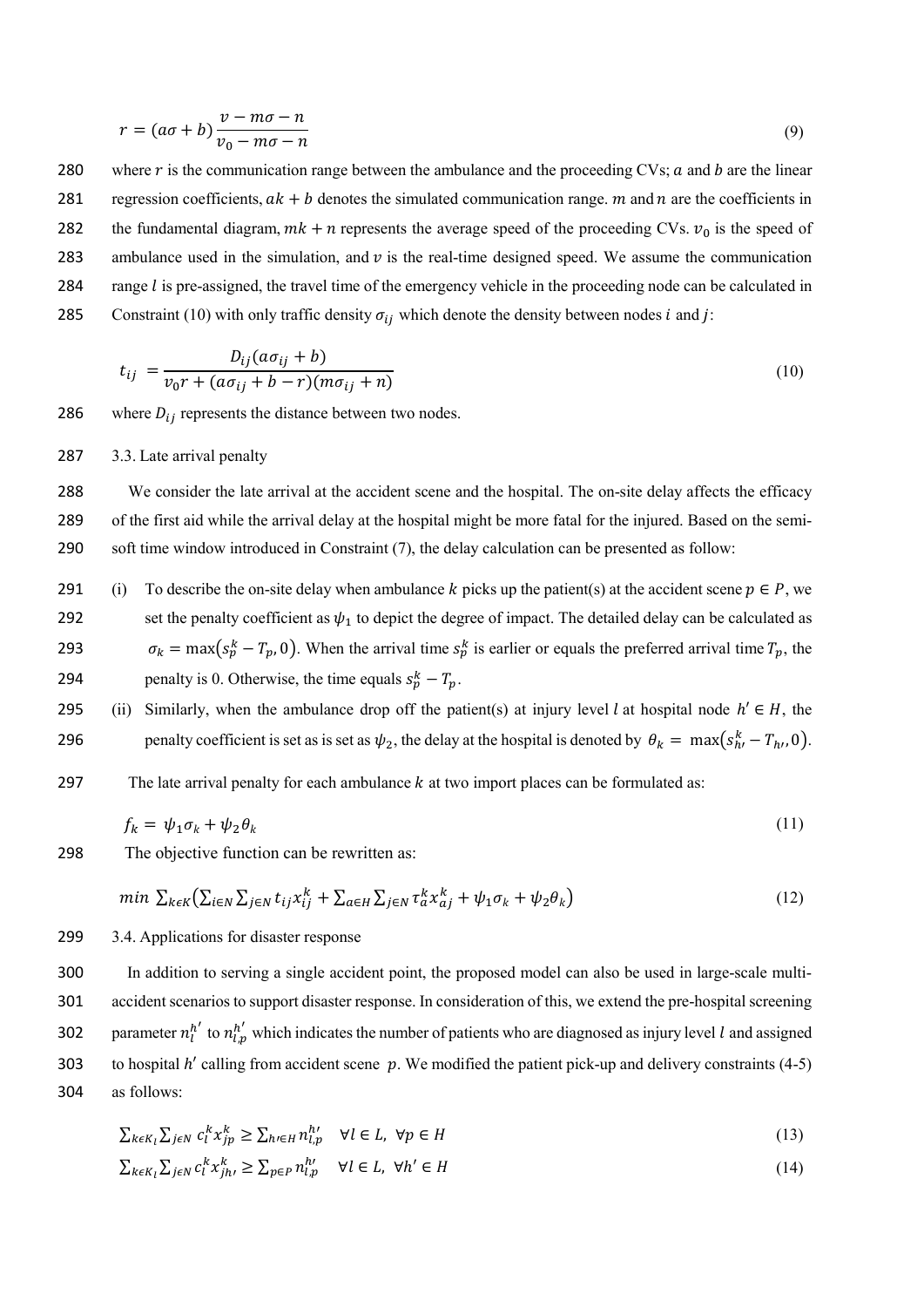- 305 Constraint (13) ensures that the level *l* patients at scene  $p$  will be picked up by the ambulances that can
- 306 serve patients at level *l*. Similarly, Constraint (14) indicates that all level *l* patients that are assigned to
- hospital  $h'$  will be delivered to the hospital without transfer.
- After substituting constraints (4-5) with constraints (13-14), the proposed model makes it possible to solve the ambulance routing problem for disaster response.

#### **4. Real-world case study**

4.1. Description

 This section focuses on a central part of Shenzhen in southern China, as shown in Fig. 2, where 6 hospitals are surrounded, including one emergency medical center with the largest ambulance fleet. The point of interest (POI) is marked in dark grays such as commercials, residential, hospitals, schools, and parking. We further sketch the road network in Fig. 3 to simplify overpasses, small intersections, and roads within residential areas. The travel time after lane pre-cleaning is calculated based on Constraint (10) in minutes and is shown above each link in Fig. 3. In this case study, we made two assumptions:

- (i) Patients will be diagnosed and divided into four levels: 1, 2, 3 and 4. Ambulances can serve patients at different levels. For example, a type III ambulance can pick up the wounded at all injury levels; a Type II ambulance is capable for patients at level 1,2 and 3, and a Type I ambulance can only serve patients at injury level 1 and 2.
- (ii) The on-site service time for patient picking up is around 1 minute, and is 0 at the intersection nodes where patients remain on-board.
- Fig. 2 Physical road network. The red cross represents the hospitals' location, and the dark gray shows the points of interest in this area.
- Fig. 3. A sketch network. This sketch abstracts the physical network and ignores internal roads and small intersections within residential areas. The red dot shows the hospitals' location, and the dark orange one represents the emergency medical center where locates the largest number of ambulances. The hollow dot shows the simplified intersection, and the blue one is where the accident happened.
- Like other worldwide cities, in Shenzhen, the ambulance fleet located differently belongs to the EMSP and is uniformly dispatched after receiving the request. As mentioned before, the ambulances are classified into three types according to their on-board equipment. The detailed inventory is summarized in Table 2 according to the statistical data provided by Shenzhen EMSP.
- One real-world incident is introduced as an example. In a residential area, node 11, a medium-sized traffic accident, sent a request to EMS at 9:00 am. Two drivers were seriously injured when cars collided, and two passengers and two pedestrians were wounded to varying degrees. After the pre-hospital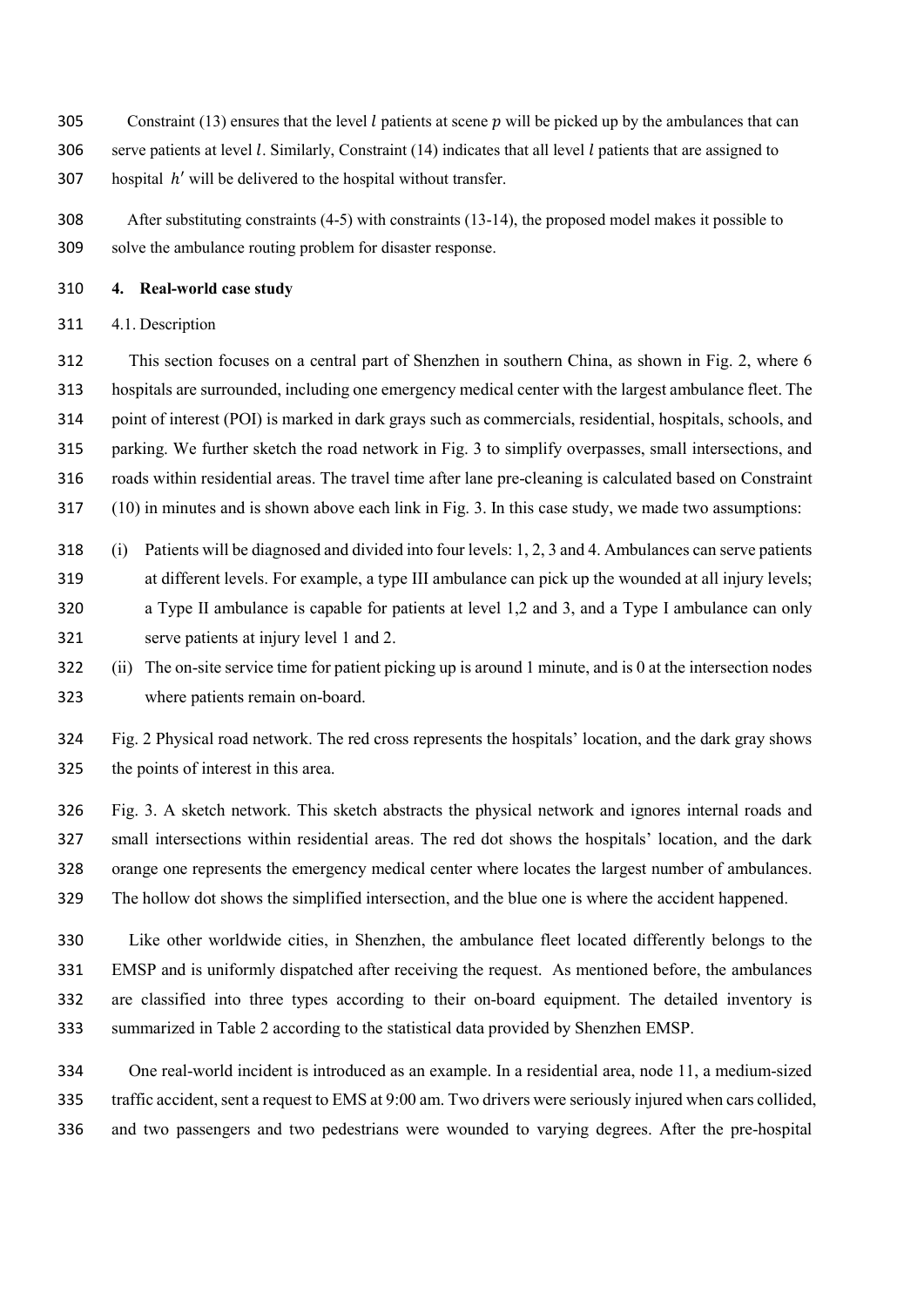screening, the wounded are classified into different levels and assigned to the hospitals with the proper expertise. The screening results are shown in Table 3.

 To balance the weights of the three components of the objective function (1), we convert both the 340 dispatch cost and the delay penalty into time units. We set the ambulance allocation price  $\tau^k$  as 10,20, and 30 for type I, II, and III, respectively. Besides, the set the coefficient of late arrival as 10 for both 342 on-site  $\psi_1$  and at hospitals  $\psi_2$ . To ensure the service level, the preferred on-site pick-up time is 10 mins after the call, and the preferred delivery time is 20 mins after the request.

4.2.Computational result

 The incident is implemented in the General Algebraic Modeling System (GAMS) 33.1.0, called by Python 3 installed on a Dell laptop with a 1.9-GHz Intel Core i7 CPU and 8-GB, running on Windows 10. The calculation time for this case is 6.909s.

 The ambulance allocation and route plan are generated with detailed departing and arriving time shown in Fig. 4. Hospital 27 dispatches all available ambulances to serve patients at injury levels 2, 3, and 4, respectively. Hospital 3 allocates the type I ambulance to pick-up the patient at injury level 1. It is clear to conclude that the hospital with the shortest travel time are selected to dispatch ambulances. When the ambulance fleet is fully assigned, or the ambulance type is inappropriate, the second nearest hospital will be responsible for serving the patients left that are of relatively low severity and priority.

 Fig.4. Ambulance allocation and route plan. (a) Type I ambulance initially located at hospital 3 serves patients at injury level 1 at 9:11 and delivers them to hospital 3 at 9:20. (b) Type I ambulance located at hospital 27 helps patients at injury level 2 at 9:08 and back to hospital 27 at 9:16. (c) Type II ambulance departs from hospital 27 to pick-up the injured at level 3 at 9:08 and delivers them to hospital 7 at 9:24. (d) Type III ambulance from hospital 27 serves one patient at injury level 4 at 9:08 and drop off at hospital 29 after 16 minutes.

 Fig. 5 describes the total cost and the detailed cost of each component. The travel time, dispatch price, and delay penalty are shown in blue. The expenses on each passenger list are described in red. It can be observed that the higher injury level leads to a higher rescue cost. This is mainly because the severe casualty requires a better-equipped ambulance, which is more expensive to dispatch. Besides, some patients with fatal injuries or uncommon illnesses are difficult to be treated in the nearest hospital, so a long transport distance will also cause relatively high rescue costs. Conversely, patients at lower injury levels can be treated nearby.

Fig. 5 Rescue cost breakdown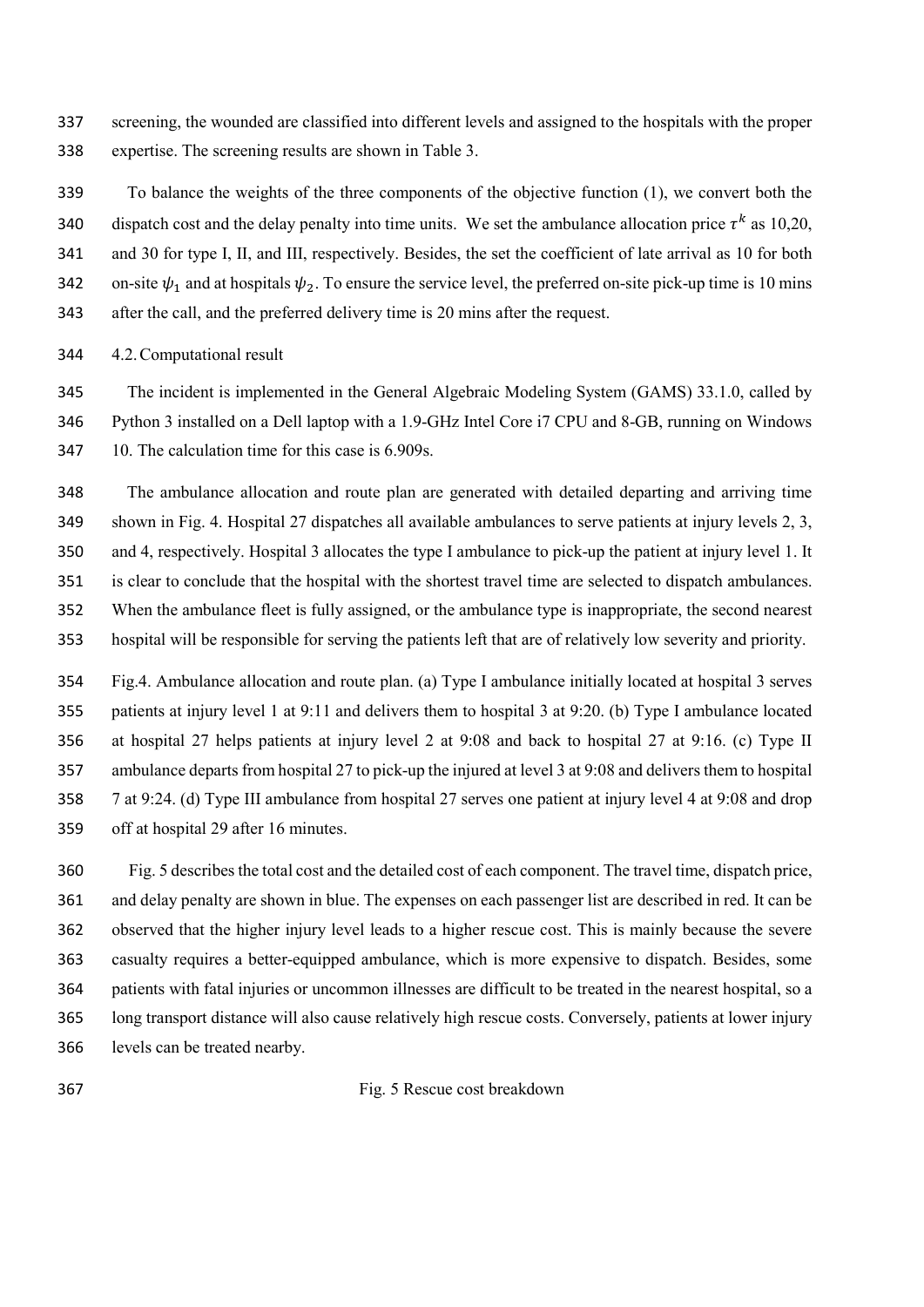## 4.3.Method comparison

 To validate the efficiency of multi-stakeholder consideration, we take patient list 3 as an example of 2 patients waiting to be treated. We compare the generated result with cases that have inactive hospitals and traffic operators, respectively. In the first case, traffic operators are involved in decision making. Thus, the real-time traffic condition could be included in route choice. For the hospital involvement, each patient's destination is precisely determined by pre-hospital screening equipment, and the nearest qualified hospital will be assigned to the patient. In two cases, we assume that the proper type of ambulance will be assigned to serve the patients. The route plans are illustrated in Fig. 6.

 Fig.6. Ambulance routing under different strategies. (a) Route generation with inactive hospitals. (b) Route generation without traffic operators.

 When the hospitals are excluded in route planning, EMS will assign patients to the nearest hospital regardless of its expertise, as shown in Fig. 5(a). If the assigned hospital is a comprehensive one with diverse expertise, there will be little difference between active and inactive hospital involvement. But suppose this hospital is not qualified for providing a specific treatment. In that case, it takes several minutes (e.g., 5 mins in this case) to figure out that the patient should be transferred and costs more than 25 minutes for the additional transport.

 Fig. 7 compares the breakdown cost in each case. The scenario where hospitals are excluded expenses the most. Followed by the cases with inactive traffic operators, which is three times the baseline cost. Since we assume the proper ambulance allocation, the dispatch fee remains the same for three cases. The largest difference drive from the arrival delay due to the high penalty cost. The on-site delay under the three strategies are 0, 0, and 1 minute respectively, and the hospital arrival delay is 4, 21, and 17 minutes respectively. A few minutes of arrival delay has a tremendous difference in the treatment effect that determines life or death for the wounded. Therefore, the comparative analysis of the three cases fully illustrates the huge advantages of collaboration among EMSP, the hospital, and the traffic operator in planning and dispatching.

# Fig. 7 breakdown cost under different strategies

 If the traffic operators are excluded in route planning, empirical-based travel time will be adapted for route choice. As pre-hospital screening is considered, the destination for the ambulance is determined. Intuitively, there are two differences from the baseline. First, the ambulance cannot travel at the pre- defined speed for the entire journey because the operators do not coordinate the lane pre-clearing. If some road sections are congested, the travel time will accordingly increase. Second, the exact shortest path may not be assigned to the ambulance based on empirical data, as shown in Fig.5(b). The dynamic traffic conditions will largely influence the travel time.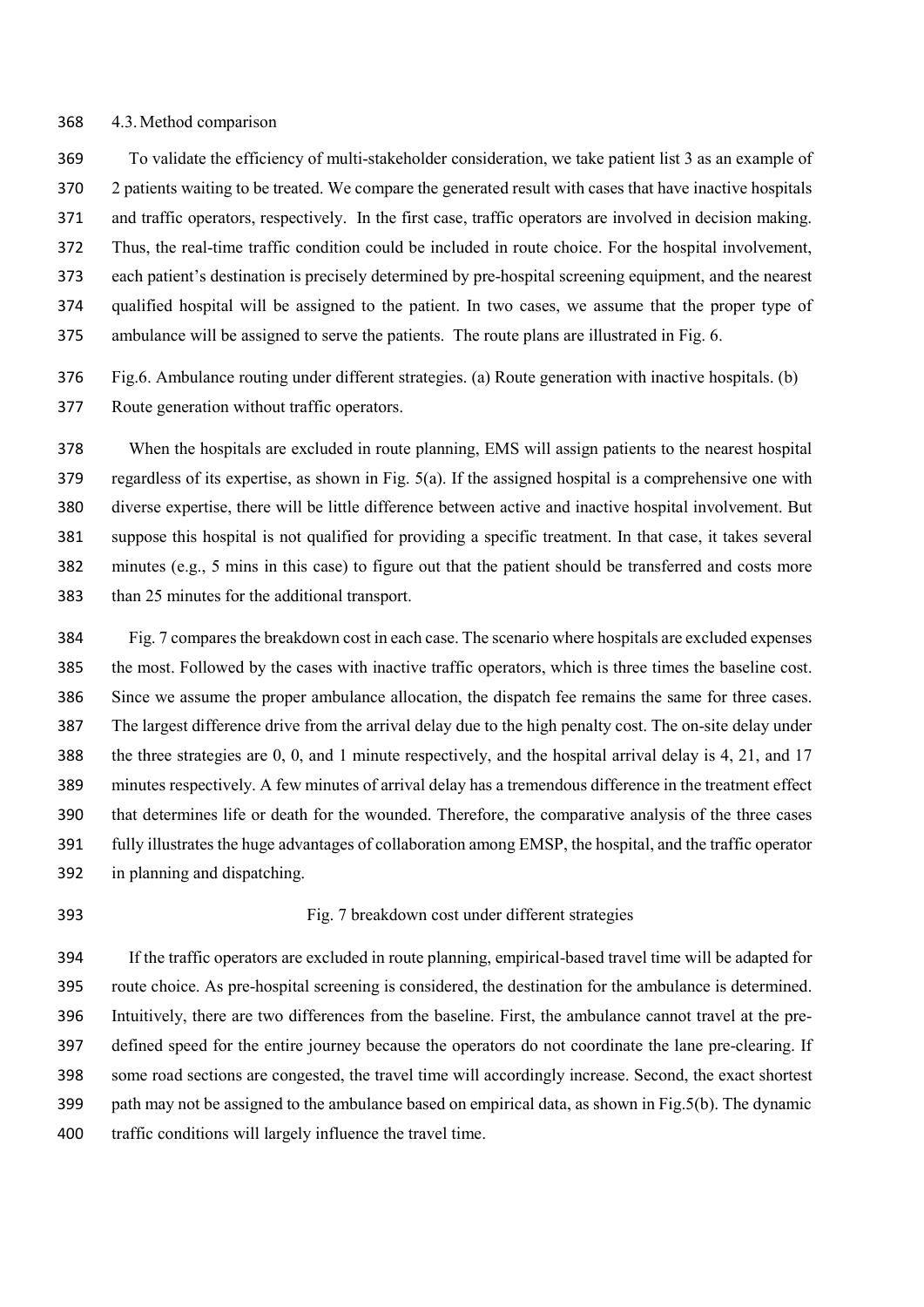#### **5. Conclusion**

 In this paper, the ambulance routing problem with multi-stakeholder cooperation is investigated. Traffic operators respond to provide traffic management strategies to pre-clear the lane and prioritize the incoming ambulance. Hospitals play roles in remote screening to ensure the hospital assigned to the specific patient has sufficient expertise. We have proposed an MIP model to minimize the cost of traveling, ambulance allocation, and delay penalty. The proposed planning method can be used to support EMS decisions regarding the professions of hospitals and ambulance types, and fleet size. The exact solution of the optimization model takes only seconds that enables coordination among stakeholders within a short response time. Despite daily EMS, the scenarios of multiple accidents occurring at the same time can be solved based on the customized model by extending the dimension of the pre-hospital screening parameter. Therefore, the proposed model is sufficient to deal with different emergencies and provide practical rescue plans. Moreover, this method provides possibilities to dispatches the heterogeneous ambulance flee and matches the passengers with the most appropriate one to avoid scarce resource waste.

 Future research may aim to incorporate further aspects such as stochastic service time and demand uncertainty (Legato and Mazza, 2020). This model could be further extended for large scale disaster response with considerations of patient priority and ambulance rerouting for picking up the injured with higher severity.

## **Acknowledgement**

 This study is supported by the Sino-Sweden bi-lateral project via National Key R&D Program of China (Project No. 2018YFE0102700) and Vinnova/FFI.

# **Data Availability Statement**

The datasets analysed during the current study are available in the Gitbub repository,

https://github.com/ZengZiling/Emergency-vehicle-routing-in-urban-road-networks-with-multi-

stakeholder-cooperation.

#### **Reference**

- Acar, M. & Kaya, O. 2019. A healthcare network design model with mobile hospitals for disaster
- preparedness: A case study for Istanbul earthquake. *Transportation Research Part E: Logistics and Transportation Review,* 130**,** 273-292.
- Andersson, T. & Värbrand, P. 2007. Decision support tools for ambulance dispatch and relocation.
- *Journal of the Operational Research Society,* 58**,** 195-201.
- Bandara, D., Mayorga, M.E. & McLay, L.A. 2014. Priority dispatching strategies for EMS systems. *Journal of the Operational Research Society,* 65**,** 572-587.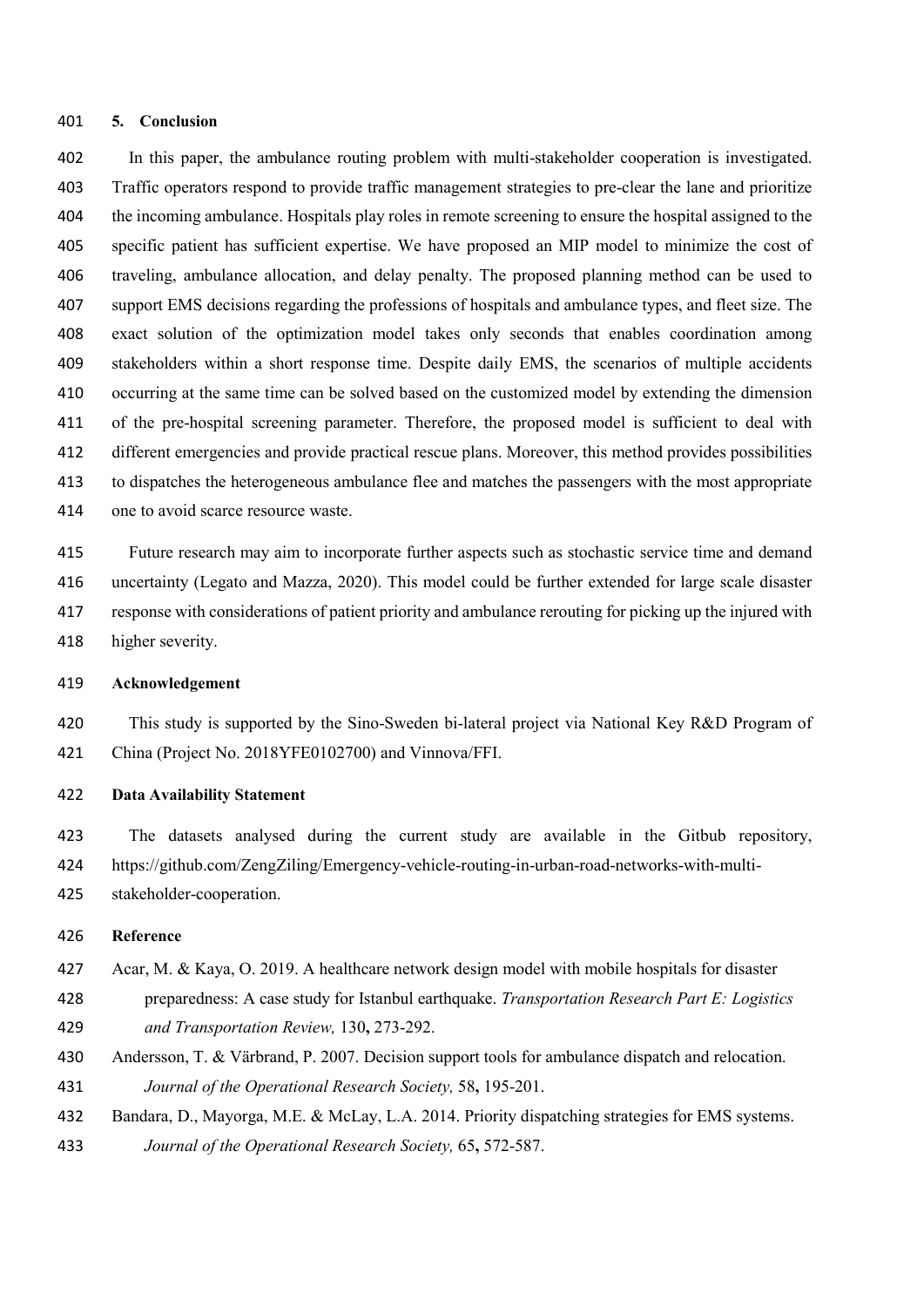- Berkoune, D., Renaud, J., Rekik, M. & Ruiz, A. 2012. Transportation in disaster response operations. *Socio-economic Planning Sciences,* 46.
- Caunhye, A.M., Zhang, Y., Li, M. & Nie, X. 2016. A location-routing model for prepositioning and distributing emergency supplies. *Transportation Research Part E: Logistics and Transportation Review,* 90**,** 161-176.
- Dimitriou, L., Efthymiou, D. & Antoniou, C. 2018. Saving Lives through Faster Emergency Unit
- Response Times: Role of Accessibility and Environmental Factors. *Journal of Transportation Engineering, Part A: Systems,* 144**,** 04018053.
- Erdemir, E.T., Batta, R., Rogerson, P.A., Blatt, A. & Flanigan, M. 2010. Joint ground and air emergency medical services coverage models: A greedy heuristic solution approach. *European Journal of Operational Research,* 207**,** 736-749.
- Farahani, R.Z., Asgari, N., Heidari, N., Hosseininia, M. & Goh, M. 2012. Covering problems in facility location: A review. *Computers & Industrial Engineering,* 62**,** 368-407.
- Fhager, A., Candefjord, S., Elam, M. & Persson, M. 2018. Microwave Diagnostics Ahead: Saving Time and the Lives of Trauma and Stroke Patients. *IEEE Microwave Magazine,* 19**,** 78-90.
- Gao, K., Yang, Y., Sun, L. & Qu, X. 2020. Revealing psychological inertia in mode shift behaviorand its quantitative influences on commuting trips. *Transportation Research Part F: Traffic Psychology and Behaviour,* 71**,** 272-287.
- Goldberg, J. & Paz, L. 1991. Locating emergency vehicle bases when service time depends on call location. *Transportation Science,* 25**,** 264-280.
- Ibri, S., Nourelfath, M. & Drias, H. 2012. A multi-agent approach for integrated emergency vehicle dispatching and covering problem. *Engineering Applications of Artificial Intelligence,* 25**,** 554- 565.
- Iliopoulou, C., Konstantinidou, M.A., Kepaptsoglou, K.L. & Stathopoulos, A. 2020. ITS
- Technologies for Decision Making during Evacuation Operations: A Review. *Journal of Transportation Engineering Part A: Systems,* 146.
- Jagtenberg, C.J. & Mason, A.J. 2020. Improving fairness in ambulance planning by time sharing. *European Journal of Operational Research,* 280**,** 1095-1107.
- Jagtenberg, C.J., van den Berg, P.L. & van der Mei, R.D. 2017. Benchmarking online dispatch
- algorithms for Emergency Medical Services. *European Journal of Operational Research,* 258**,** 715-725.
- Jotshi, A., Gong, Q. & Batta, R. 2009. Dispatching and routing of emergency vehicles in disaster mitigation using data fusion. *Socio-Economic Planning Sciences,* 43**,** 1-24.
- Jung, S. & Qin, X. 2020. Connecting motor vehicle crashes with emergency medical services
- performance: Spatial assessment for the korean freeway system. *Journal of Transportation*
- *Engineering Part A: Systems,* 146.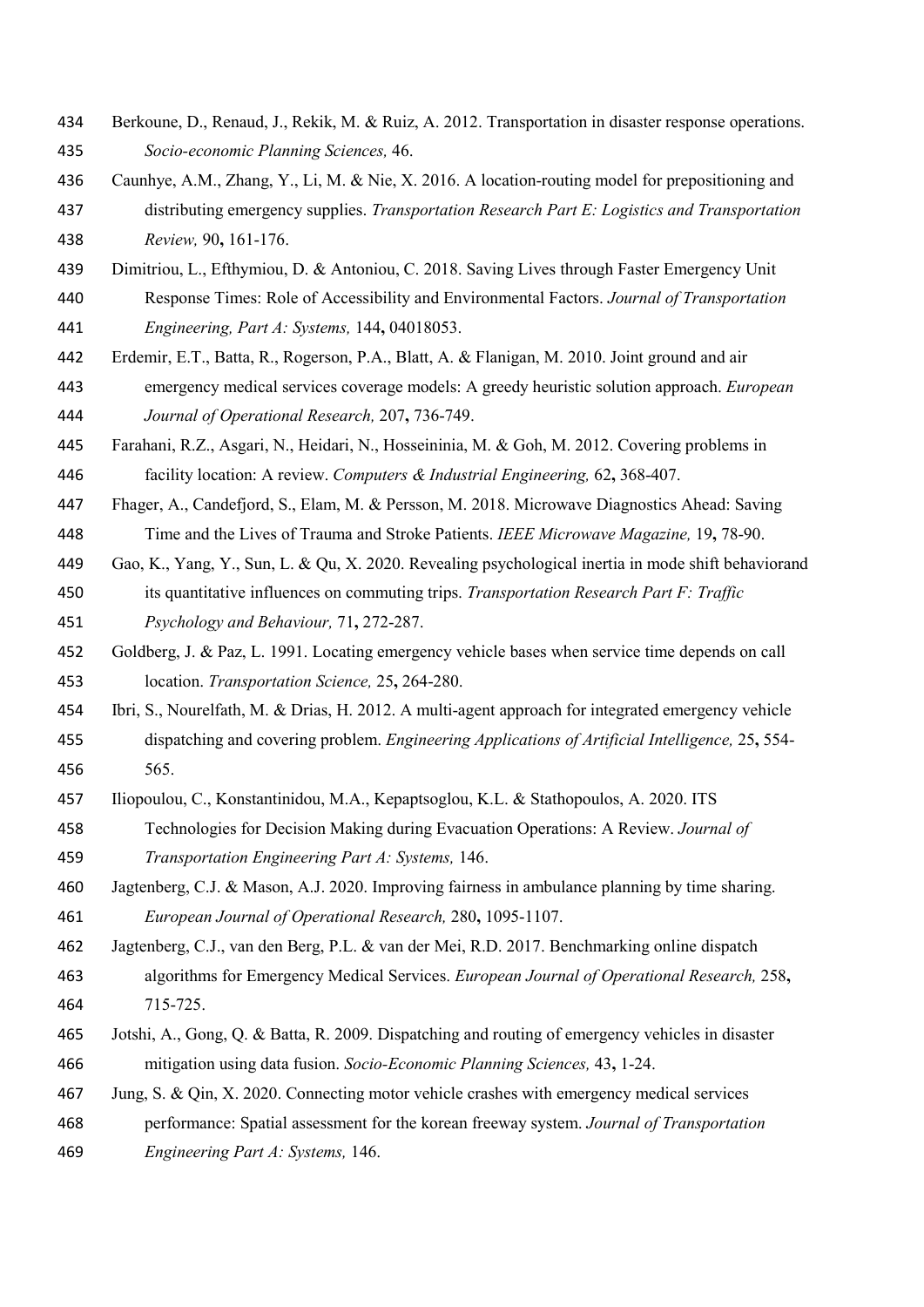- Knight, V.A., Harper, P.R. & Smith, L. 2012. Ambulance allocation for maximal survival with heterogeneous outcome measures. *Omega,* 40**,** 918-926.
- Kuisma, M., Holmström, P., Repo, J., Määttä, T., Nousila-Wiik, M. & Boyd, J. 2004. Prehospital mortality in an EMS system using medical priority dispatching: a community based cohort study. *Resuscitation,* 61, 297-302.
- Legato, P., & Mazza, R. M., 2020. Queueing analysis for operations modeling in port logistics.
- *Maritime Business Review*, 5(1), 67-83.
- Lam, S.S.W., Zhang, J., Zhang, Z.C., Oh, H.C., Overton, J., Ng, Y.Y. & Ong, M.E.H. 2015. Dynamic ambulance reallocation for the reduction of ambulance response times using system status management. *The American Journal of Emergency Medicine,* 33**,** 159-166.
- Lee, E.K., Pietz, F., Benecke, B., Mason, J. & Burel, G. 2013. Advancing public health and medical preparedness with operations research. *Interfaces,* 43**,** 79-98.
- Li, X., Medal, H. & Qu, X. 2019. Connected infrastructure location design under additive service utilities. *Transportation Research Part B: Methodological,* 120**,** 99-124.
- McLay, L.A. & Mayorga, M.E. 2013. A model for optimally dispatching ambulances to emergency calls with classification errors in patient priorities. *IIE Transactions,* 45**,** 1-24.
- Memari, P., Tavakkoli-Moghaddam, R., Navazi, F. & Jolai, F. 2020. Air and ground ambulance
- location-allocation-routing problem for designing a temporary emergency management system
- after a disaster. *Proceedings of the Institution of Mechanical Engineers, Part H: Journal of*
- *Engineering in Medicine,* 234**,** 812-828.
- Oran, A., Tan, K.C., Ooi, B.H., Sim, M. & Jaillet, P. Location and Routing Models for Emergency Response Plans with Priorities. *In:* ASCHENBRUCK, N., MARTINI, P., MEIER, M. & TöLLE,
- J., eds. Future Security, 2012// 2012 Berlin, Heidelberg. Springer Berlin Heidelberg, 129-140.
- Persson, M., Fhager, A., Trefná, H.D., Yu, Y., McKelvey, T., Pegenius, G., Karlsson, J. & Elam, M.
- 2014. Microwave-Based Stroke Diagnosis Making Global Prehospital Thrombolytic Treatment Possible. *IEEE Transactions on Biomedical Engineering,* 61**,** 2806-2817.
- Salum, J.H., Sando, T., Alluri, P. & Kitali, A. 2020. Impact of Freeway Service Patrols on Incident Clearance Duration: Case Study of Florida's Road Rangers. *Journal of Transportation Engineering Part A: Systems,* 146.
- Sánchez-Mangas, R., García-Ferrrer, A., de Juan, A. & Arroyo, A.M. 2010. The probability of death in road traffic accidents. How important is a quick medical response? *Accident Analysis & Prevention,* 42**,** 1048-1056.
- Schmid, V. 2012. Solving the dynamic ambulance relocation and dispatching problem using approximate dynamic programming. *European Journal of Operational Research,* 219**,** 611-621.
- Schmid, V. & Doerner, K.F. 2010. Ambulance location and relocation problems with time-dependent travel times. *European Journal of Operational Research,* 207**,** 1293-1303.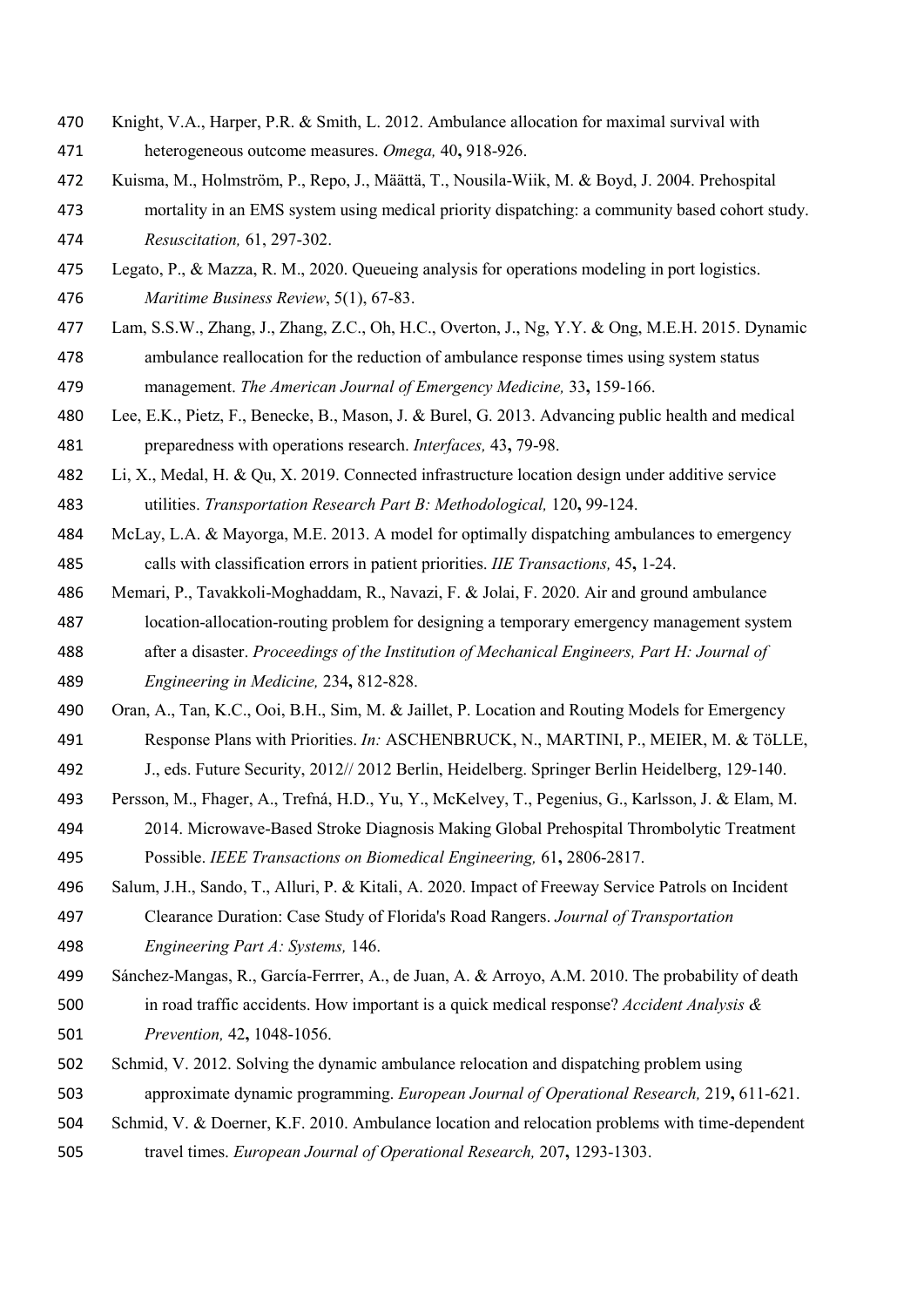- Talarico, L., Meisel, F. & Sörensen, K. 2015. Ambulance routing for disaster response with patient groups. *Computers & Operations Research,* 56**,** 120-133.
- Tikani, H. & Setak, M. 2019. Ambulance routing in disaster response scenario considering different types of ambulances and semi soft time windows. *Journal of Industrial and Systems Engineering,* 12**,** 95-128.
- Toro-Díaz, H., Mayorga, M.E., Chanta, S. & McLay, L.A. 2013. Joint location and dispatching
- decisions for Emergency Medical Services. *Computers & Industrial Engineering,* 64**,** 917-928.
- Wang, Y., Luangkesorn, K.L. & Shuman, L. 2012. Modeling emergency medical response to a mass casualty incident using agent based simulation. *Socio-Economic Planning Sciences,* 46**,** 281-290.
- Wu, J., Kulcsár, B., Ahn, S. & Qu, X. 2020. Emergency vehicle lane pre-clearing: From microscopic cooperation to routing decision making. *Transportation Research Part B: Methodological,* 141**,**
- 223-239.
- Zidi, I., Al-Omani, M. & Aldhafeeri, K. 2019. A New Approach Based On the Hybridization of
- Simulated Annealing Algorithm and Tabu Search to Solve the Static Ambulance Routing
- Problem. *Procedia Computer Science,* 159**,** 1216-1228.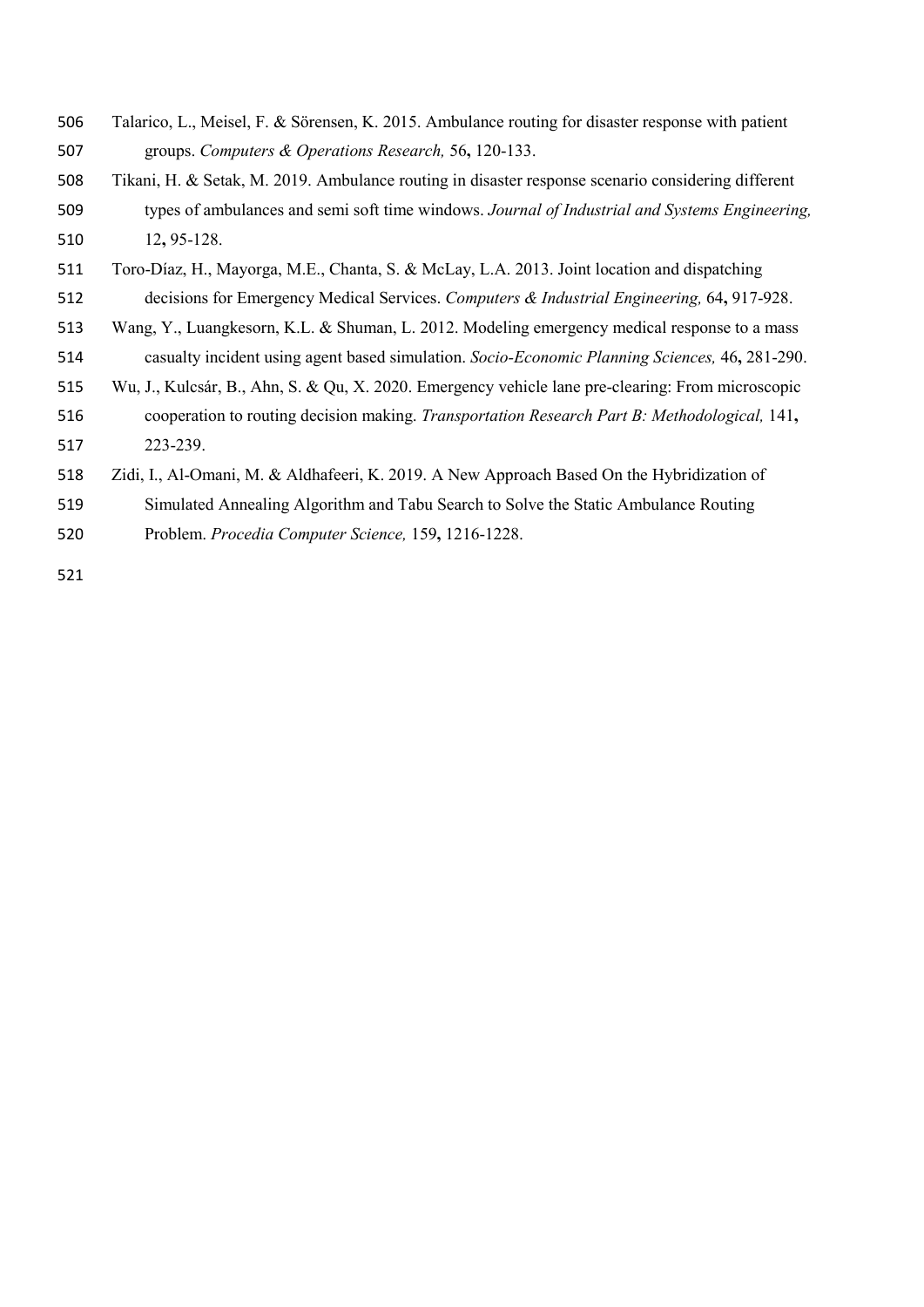522 **Tables**

523 Table 1. Notations used for the ambulance routing representations

| <b>Symbol</b>              | <b>Notation</b>                                                               |  |  |
|----------------------------|-------------------------------------------------------------------------------|--|--|
| <b>Set</b>                 |                                                                               |  |  |
| $\boldsymbol{N}$           | Set of all nodes                                                              |  |  |
| H                          | Set of hospital nodes $H \subseteq N$                                         |  |  |
| $\overline{P}$             | Set of patient nodes $P \subseteq N$                                          |  |  |
| $\cal K$                   | Set of the ambulances                                                         |  |  |
| L                          | Set of injury levels                                                          |  |  |
| <b>Index</b>               |                                                                               |  |  |
| h, h'                      | Indices of the hospitals that dispatch ambulances or give treatment           |  |  |
| i, j                       | Indices of nodes                                                              |  |  |
| $\boldsymbol{p}$           | Index of patient nodes                                                        |  |  |
| $\boldsymbol{k}$           | Index of ambulances                                                           |  |  |
|                            | Index of injury level                                                         |  |  |
| Parameter                  |                                                                               |  |  |
| $\tau^k$                   | Ambulance allocation cost                                                     |  |  |
| $o_h^k$                    | Binary parameter indicates whether vehicle $k$ is located at hospital $h$     |  |  |
|                            | The number of patients at injury level $l$ should be treated by hospital $h'$ |  |  |
| $n_l^{h}$                  | The capacity of ambulance $k$ when serving patients at injury level $l$       |  |  |
| $e_i$                      | Service time at node i                                                        |  |  |
| $t_{ij}$                   | The simulated travel time between nodes $i$ and $j$                           |  |  |
| $T_i$                      | The preferred arrival time at node $i$                                        |  |  |
| $\boldsymbol{r}$           | Communication range between ambulance and the proceeding CVs                  |  |  |
|                            | Distance between nodes $i$ and $j$                                            |  |  |
| $D_{ij}$                   |                                                                               |  |  |
| $\sigma$ , $\sigma_{ij}$   | Traffic density on a road segment, or between two nodes <i>i</i> and <i>j</i> |  |  |
| $v_0$                      | Ambulance velocity used in simulation planned for real-time cases             |  |  |
| $\boldsymbol{\mathcal{V}}$ | Real-time ambulance velocity                                                  |  |  |
| a, b, m, n                 | Linear regression parameters for communication range or traffic density       |  |  |
| $\psi_1, \psi_2$           | Weights of late arrival penalty on-site or at hospitals.                      |  |  |
| <b>Variable</b>            |                                                                               |  |  |
| $f_k$                      | The penalty cost of late arrival                                              |  |  |
| $\varepsilon_i$            | The buffer time at node $i$ , its value can be negative or positive           |  |  |
| $s_i^k$                    | Arrival time at node $i$ of emergency vehicle $k$                             |  |  |
| $\sigma_k, \theta_k$       | Delay of vehicle $k$ on-site or at hospital                                   |  |  |
| <b>Decision Variable</b>   |                                                                               |  |  |
| $x_{ij}^k$                 | = 1, if ambulance k traveling from node i to $j$ ; = 0, otherwise             |  |  |

524

# 525 Table 2. Available ambulance inventory

| Node ID |        | Ambulance fleet |          |
|---------|--------|-----------------|----------|
|         | Type I | Type II         | Type III |
|         |        |                 |          |
|         |        |                 |          |
|         |        |                 |          |
| 27      |        |                 |          |
| 28      |        |                 |          |
|         |        |                 |          |

526

527